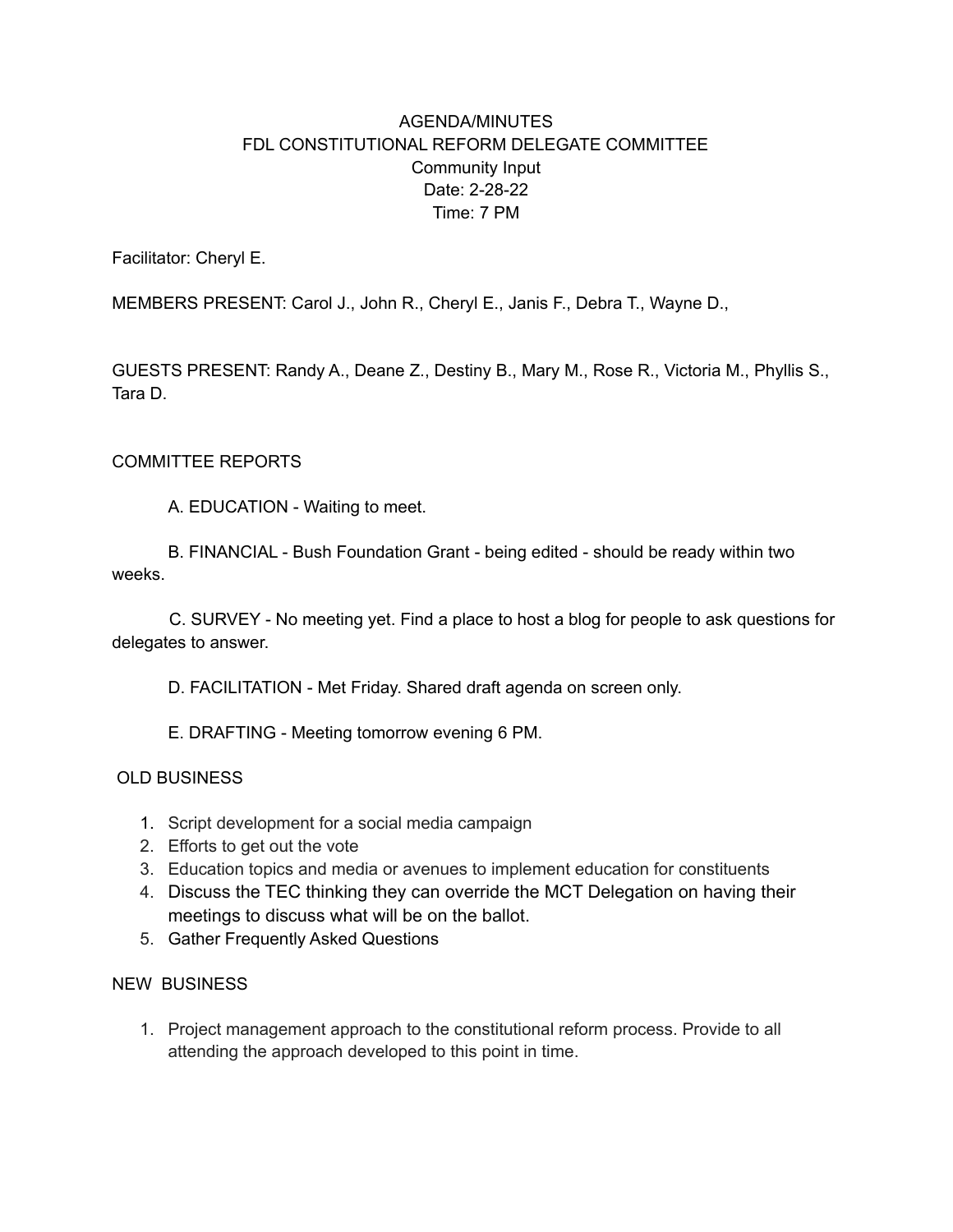2. Candidate Forum - lend credibility to our effort, via Zoom, perhaps Otter Creek. Questions:

What is your position on the blood quantum criteria for enrollment? How do you propose a separation of power for the RBC and TEC? What will the benefit of removal of the Sec of Interior be for our membership? What is your position on the expansion of land and where does this fit in your priorities for the Band?

How would you integrate cultural traditions into a new governmental process (document)?

How would you integrate culture into methods of government?

How would you separate the governance from the businesses?

What does micromanagement mean to you//

What do you propose to protect Nature's Rights?

If the Secretary of the Interior is removed and If more members are brought in, will the government be required to provide more resources to the Tribe?

Should the politicians be involved in the selection of home assignments?

Should the politicians be involved in employee grievances?

Should the RBC be intimately involved in the day-to-day actions of the police

department? How can the RBC be distanced from those bits of information?

How do the members of the MCT hold the TEC responsible for their decisions?

This could be a question for our candidates for Sec/Treas; How do the members of the MCT hold the TEC responsible?

What is one best practice in effective financial management?